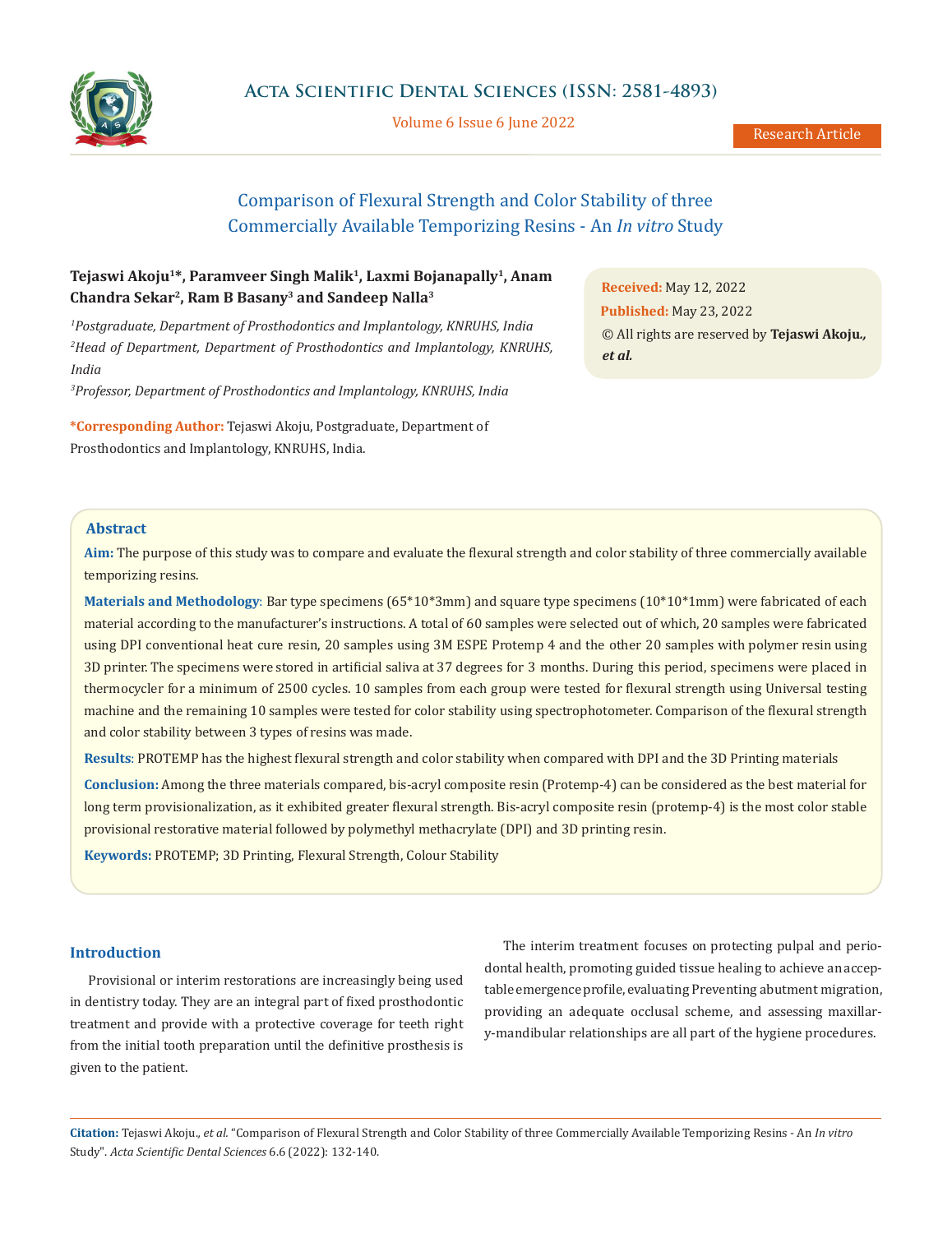With the benefits of auto-mixing, easier handling, improved compressive and tensile strengths, less water sorption, and less shrinkage, the advancement of provisional materials to bis-acrylics has resulted in chair side provisional restorations that are better than ever [1].

With the increasing availability of 3D printers, digitally designed provisional restorations can now be printed. When compared to milling, additive manufacturing generates less raw material waste, reduces manufacturing time, and enables mass production [2].

Multiple factors must be considered when selecting a material for the fabrication of a single crown or a multi-unit interim restoration, such as physical properties (e.g., flexural strength, surface hardness, wear resistance, dimensional stability, polymerisation shrinkage, colour range and stability, and radiopacity), handling properties (e.g., mixing time, working time, predictable and consistent setting time, ease of trimming and polishability, and repairability), and repairability. There is no single material that can meet all of the requirements [2].

Provisional restoration must maintain its appearance throughout its service life. The material's acceptability may be jeopardised if the colour changes noticeably. As a result, stainability may be an important criterion in the selection of a specific provisional material for use in an aesthetically sensitive area [3].

The purpose of this study was to compare and evaluate the flexural strength and color stability of three commercially available temporizing resins

- Poly (methyl methacrylate)
- Bis-acryl composite resin
- Visible light cure resin

### **Materials and Methodology**

### **Mould space preparation**

Three milled wax block sample analogues with 65mm x 10mm x 3mm dimension and 1 wax milled bar with 10mmx10mmx1mm dimensions were prepared as per ISO norms.

Putty indices of the specimens were made and a flat layer of putty was placed over them. Prior to the fabrication of samples, flasks and sample analogues were coated with thin layer of petroleum jelly for easy removal of sample analogues as well as to aid deflasking.

The progress the two halves of the flask were gently separated with a plaster knife once the investing medium had reached its final set. The sample analogues were examined. lifted from investing medium, thereby creating mould space into which resin could be packed.

#### **Mould space preparation**



**Figure1:** Flasking.



**Figure 2:** Milled Wax bar specimens invested in brass varsity flask.

**Citation:** Tejaswi Akoju.*, et al.* "Comparison of Flexural Strength and Color Stability of three Commercially Available Temporizing Resins - An *In vitro*  Study". *Acta Scientific Dental Sciences* 6.6 (2022): 132-140.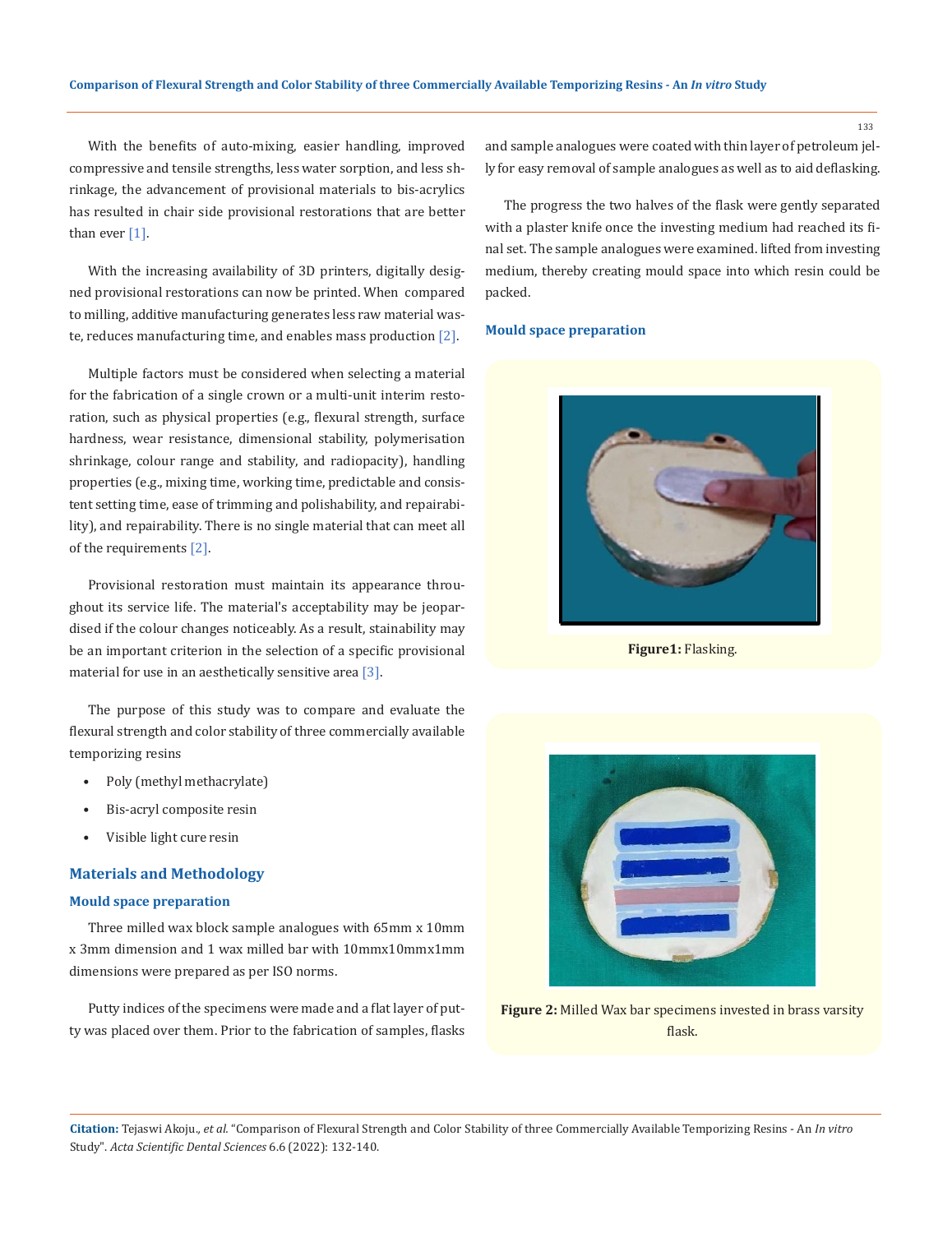

**Figure 3:** Mould space obtained after retrieval of wax bars. Fabrication of group A specimens (heat cure polymethyl methacrylate resin).

The material is available in powder and liquid form as polymer and monomer, respectively, and its main component is polymethyl methacrylate. They were placed in an acrylisation unit and polymerised for 1 hour at a temperature of 100°C. Later, the samples were retrieved and polished. Similarly, all the 20 samples were fabricated. Two bar specimens of dimensions 65mmx10mmx1mm were cut into 10 square shaped specimens of dimensions 10mm x 10mm x1mm.



**Figure 4:** Fabrication of the PMMA resin samples.

### **Fabrication of group B specimens (bis- acrylic composite resin)**

The material is delivered in cartridge form as base and catalyst pastes, with BIS- GMA serving as the primary component. After loading the cartridge into the mixing gun, the material was loaded into the mould spaces of the lubricated brass flask. The flask compartments were approximated, and the samples were retrieved and polished after five minutes. The 20 samples were all made in the same way. Two bar specimens measuring 65mm x 10mm x 1mm were cut into ten square specimens measuring 10mm x 10mm x 1mm.





**Figure 5:** Fabrication of the BIS- ACRYL samples. Fabrication of group C specimens (visible light cure resin).

The specimens were directly 3D printed i.e., BY Additive Manufacturing through 3D printer using visible light cure resin. CAD models of ten bar shaped specimens of dimensions 65mm x 10mm x 3mm and ten square shaped specimens of dimensions 10mm x 10mm x 1mm were converted to a STL file to tesellate the 3D sha-

**Citation:** Tejaswi Akoju.*, et al.* "Comparison of Flexural Strength and Color Stability of three Commercially Available Temporizing Resins - An *In vitro*  Study". *Acta Scientific Dental Sciences* 6.6 (2022): 132-140.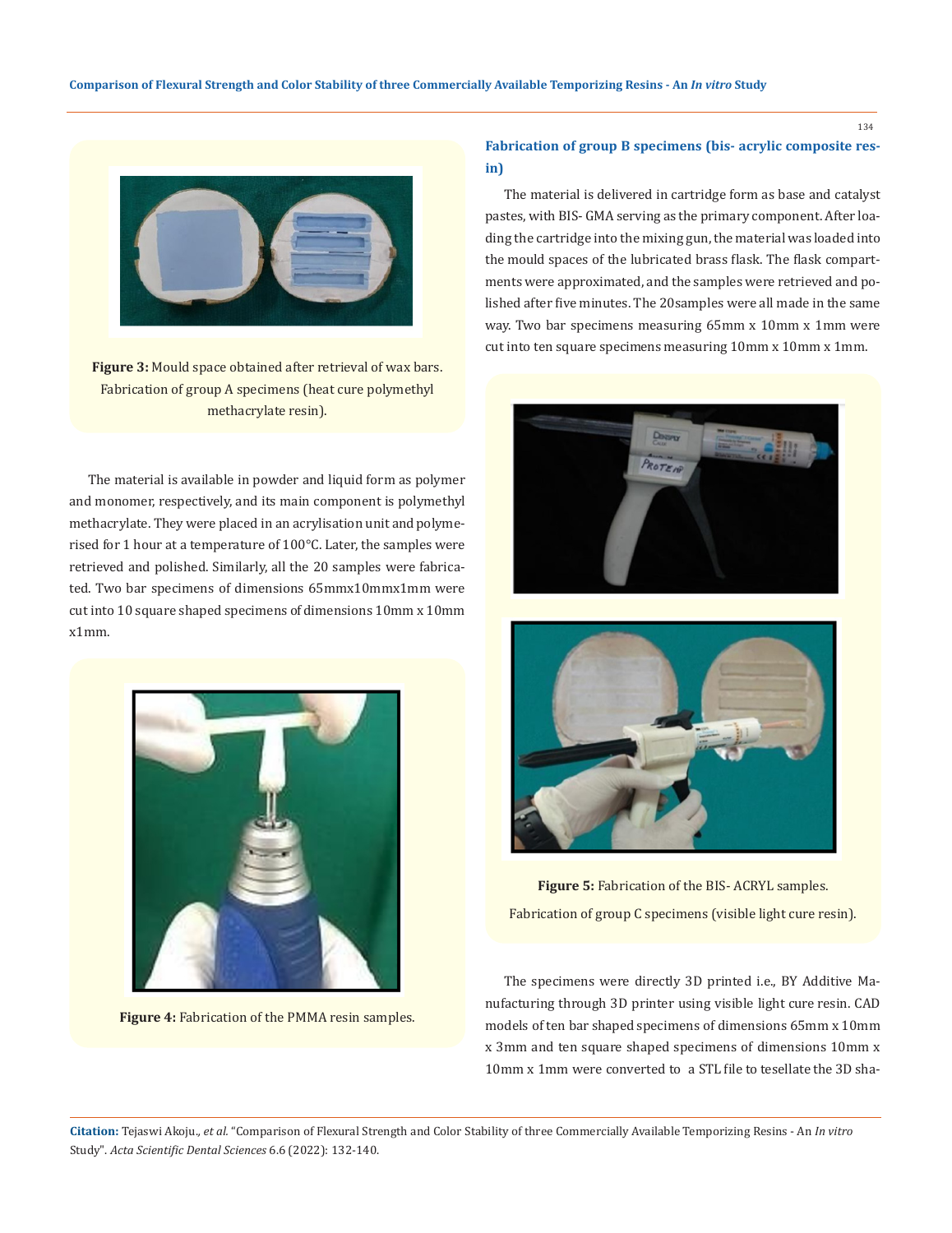pe and sliced into digital layers. 3D models of the specimens were created using CAD software or a 3D object scanner. STL file was then transferred to the printer using custom machine software. Printer builds the model by depositing material layer by layer. Finally post-processing cleaning and polishing were done. All the 20 samples were fabricated in the same way.



**Figure 6:** 3D Printer.

### **Grouping of samples**





**Figure 7:** Fabrication of the Visible light cure samples.

#### **Conditioning of the specimens**

All the 60 specimens prepared were stored in artificial saliva for 7 days. Thermal cycling was done using two water baths: one at 5°C and the other at 55°C. The temperatures in each water bath were digitally controlled and dwelling time of 6 seconds was maintained in each. A total of 2500 cycles were carried out in the similar manner. Then, the samples were subjected to 3-point bending test and spectrophotometer test.

### **Testing of the specimens for flexural strength using universal testing machine**

Each specimen was subjected to three-point bend test.

The flexural strength value obtained was in Mega Pascals (MPA).

**Citation:** Tejaswi Akoju.*, et al.* "Comparison of Flexural Strength and Color Stability of three Commercially Available Temporizing Resins - An *In vitro*  Study". *Acta Scientific Dental Sciences* 6.6 (2022): 132-140.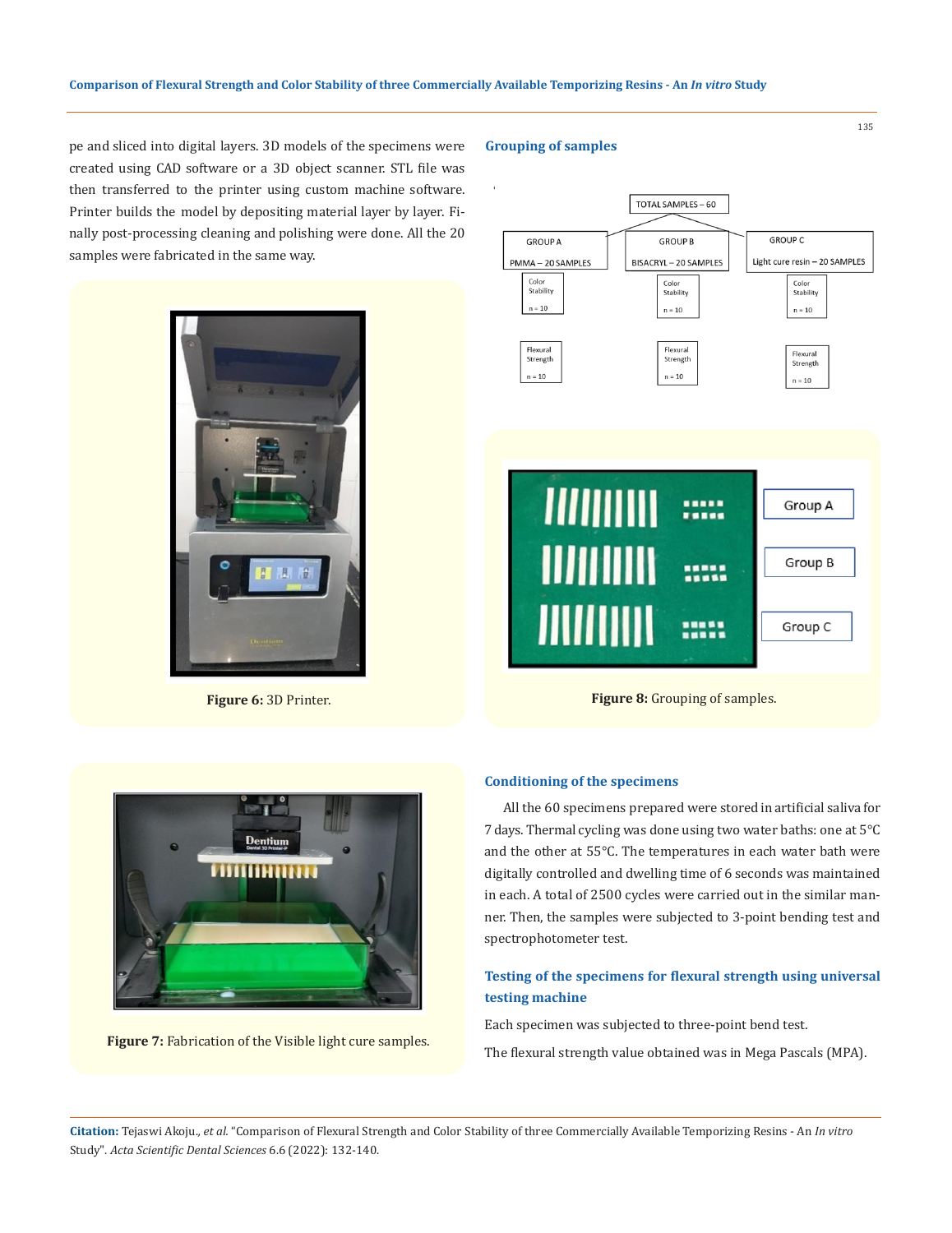

**Figure9:** Thermocycling of Test Samples.



**Figure 10:** Testing of flexural strength using universal testing machine.

### **Testing of the specimens for color stability using spectrophotometer**

After 7 days of immersion in various solutions and thermocycling, specimens were evaluated for colour change. The specimens were rinsed with water for 30 seconds before each colour measurement, gently cleansed with a soft bristle toothbrush to remove any loose sediment, and then blotted dry with tissue paper. A spectrophotometer was used to measure the colour.

Color difference ΔE was calculated from the mean ΔL\*, Δa\*, Δb\* values for each specimen with the formula:

$$
\Delta E = (\Delta L^{*2} + \Delta a^{*2} + \Delta b^{*2})^{\frac{1}{2}}
$$

The L\* coordinate (from 0 to 100) quantifies the amount of white, black in the sample; the higher the L\* value, the whiter the sample  $(0 = black, 100 = white)$ . Color is measured along the red-green axis using A\* coordinates: The amount of red in the sample is represented by a positive value, while the amount of green is represented by a negative value; the b\* coordinate measures colour along the yellow-blue axis: A positive b\* value is shown in yellow, while a negative b\* value is shown in blue.

The device can analyse 100 specimens per hour and is linked to a computer to record colorimetric data.



**Figure 11:** Testing of color stability using spectrophotometer.

**Citation:** Tejaswi Akoju.*, et al.* "Comparison of Flexural Strength and Color Stability of three Commercially Available Temporizing Resins - An *In vitro*  Study". *Acta Scientific Dental Sciences* 6.6 (2022): 132-140.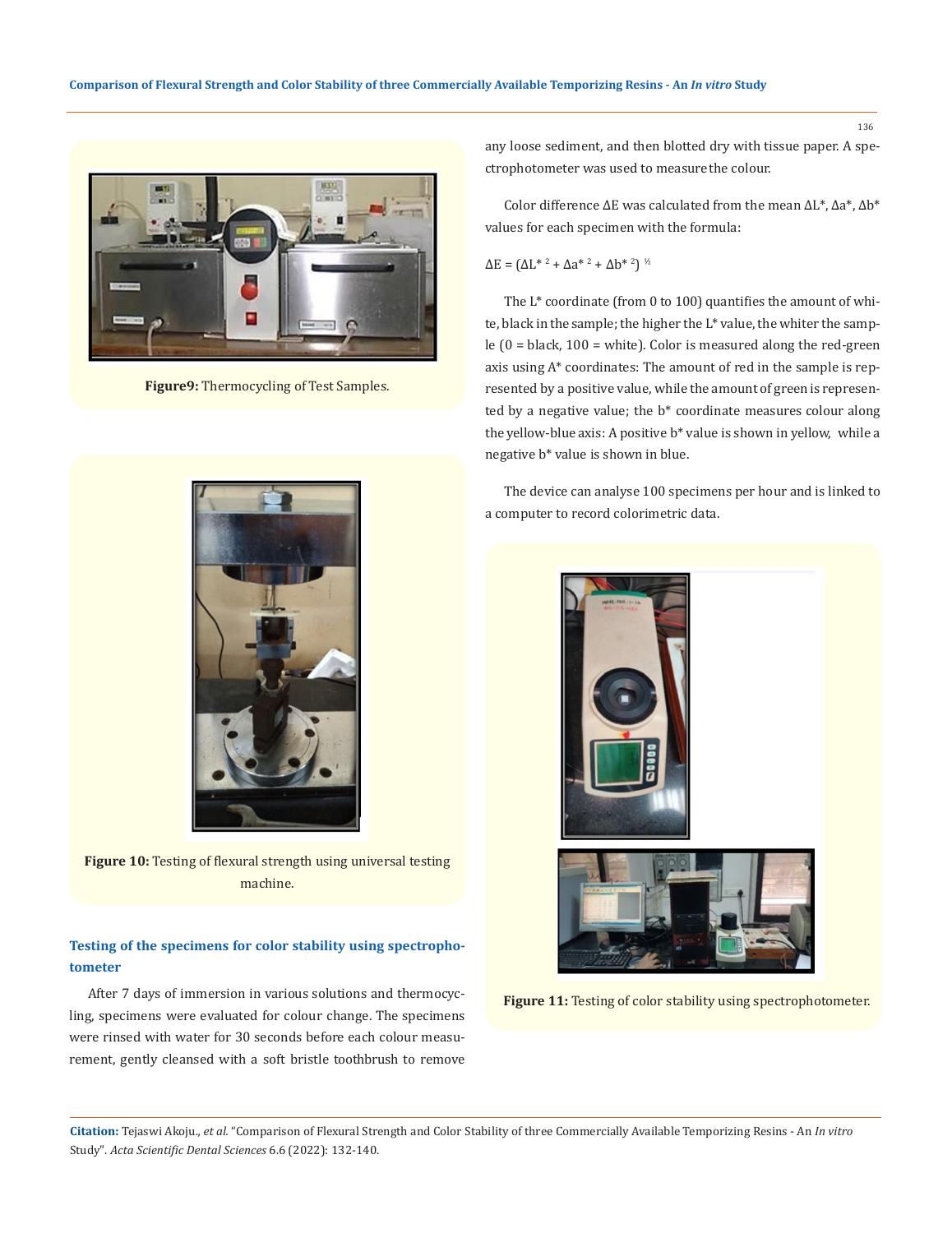### **Statistical analysis**

The mean and standard deviation calculated from the specimens were statistically analysed for each subgroup. The mean values were compared using a one-way analysis of variance (ANOVA). To compare the groups, the Paired Sample T test was used. The level of significance in the current study was set at p 0.05.

#### **Results**

The CIELAB system determines colour stability by comparing values to NBS units. The National Bureau of Standards (NBS) rates how the human eye evaluates colour changes (Table 1). As a result, the colour change values of all three materials were multiplied by 0.92 to yield the NBS values.

| <b>Critical remarks of color difference</b> | $\triangle$ E NBS units    |
|---------------------------------------------|----------------------------|
| Trace                                       | From 0.0 to $< 0.5$        |
| Slight                                      | From $0.5$ to $< 1.5$      |
| Noticeable                                  | From $1.5$ to $< 3.0$      |
| Appreciable                                 | From $3.0 \text{ to } 6.0$ |
| Much                                        | From $6.0$ to $< 12.0$     |
| Very much                                   | >12.0                      |

**Table 1:** The Color difference between the three materials using One Way ANOVA test.

The CIELAB system for measuring the color difference of the three materials is obtained by the following formula:

 $\Delta E$  (Color difference) = ( $\Delta L^2 + \Delta a^2 + \Delta b^2$ ) ^1/2

The lesser the value, the materials will have a duller and lighter appearance when compared with base line values of the materials.

The table depicts the color difference values between the materials and their mean and standard deviation values accordingly. The values show that the color stability is least in 3D PRINTED PROV-SIONAL CROWNS followed by DPI HEAT CURED RESIN and the highest being the PRO TEMP provisional crowns.

The NBS units have also been displayed in the table which entails that there is a noticeable change in the color value in PRO TEMP materials and being the material with highest color stability when compared to the other two materials

| <b>DPI</b>     |                      | 3.498392 |
|----------------|----------------------|----------|
|                | $\Delta$ e NBS units | 3.202521 |
| <b>PROTEMP</b> |                      | 3.09884  |
|                | $\Delta$ e NBS units |          |
|                |                      | 3.00939  |
| 3d Printing    |                      | 3.906633 |
|                | ΔE NBS units         |          |
|                |                      | 3.864900 |

**Table 2:** Means and SD- DPI, PROTEMP and 3D printing.

The following table depicts the mean values and the standard deviation of the materials, the means values determine the average of all the 10 samples tested for color stability with PROTEMP ranking first in slight change in color stability while the least color stable being the 3D PRINTING resin. The standard deviation explains the dispersion of the data set lesser the deviation the greater will be the chances of variance and the nearer to mean which is the baseline for the statistical analysis significance of the data set.

|                |           | $\Delta L^2$ | $\Delta a^2$ | $\Delta h^2$ |
|----------------|-----------|--------------|--------------|--------------|
|                | Mean      | 3.2788       | 0.23391      | 2.8524       |
| DPI            |           |              |              |              |
|                | <b>SD</b> | 1.6323       | 0.21649      | 2.2858       |
|                | Mean      | 2.0984       | 0.3376       | 2.5307       |
| <b>PROTEMP</b> |           |              |              |              |
|                | <b>SD</b> | 1.6939       | 0.8134       | 1.7571       |
|                | Mean      | 3.201601     | 2.519841     | 1.0718       |
| 3D Printing    |           |              |              |              |
|                | <b>SD</b> | 1.50306      | 2.07845      | 3.9835       |

|                        |               | <b>ΔE Values   ΔE Values</b> | P values     |  |
|------------------------|---------------|------------------------------|--------------|--|
|                        | <b>Before</b> | <b>After</b>                 |              |  |
| ΔE DPI                 | 2.517929      | 3.871405                     | $P < 0.023*$ |  |
| <b>ΔΕ PROTEMP</b>      | 2.141232      | 3.460387                     | $P < 0.02*$  |  |
| $\Delta E$ 3D Printing | 2.383285      | 3.99195                      | $P < 0.04*$  |  |

**Table 3:** ∆E value before and after thermocycling using Paired t- test.

The table depicts the ∆E values of all the three materials before and after thermocycling and it describes that the color change values with the least being in the Protemp with a value before being

**Citation:** Tejaswi Akoju.*, et al.* "Comparison of Flexural Strength and Color Stability of three Commercially Available Temporizing Resins - An *In vitro*  Study". *Acta Scientific Dental Sciences* 6.6 (2022): 132-140.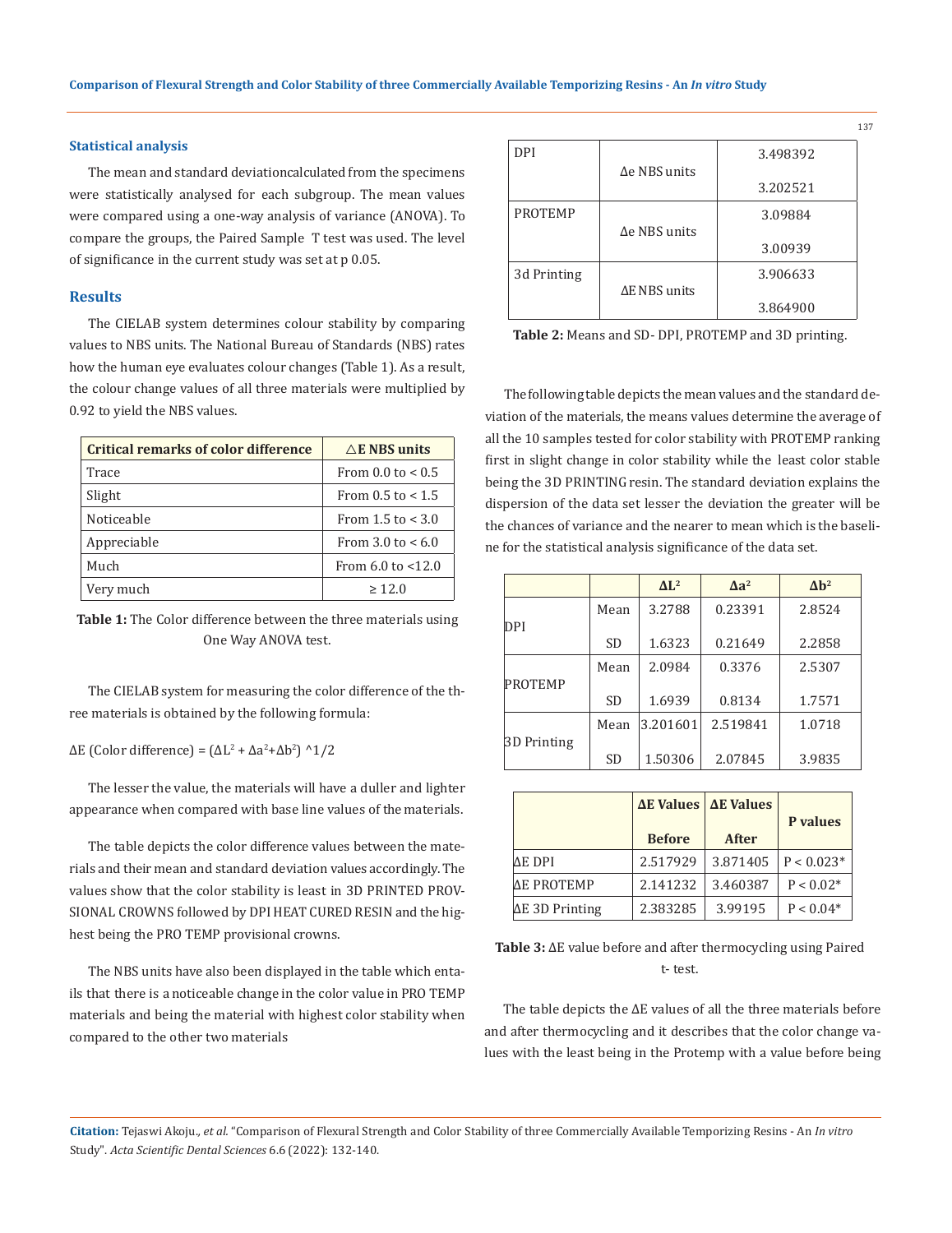∆E while after thermocycling being ∆E 3.46 followed by DPI with a value before being ∆E 2.14 while after thermocycling

being ∆E 3.96 and the high color change or color difference being in 3D printing with a value before being ∆E 2.14 while after thermocycling being ∆E 3.96.

FLEXURAL STRENGTH of all the three materials is tested and the comparative analysis is determined by the mean variables of the 30 samples with 10 each being DPI, PROTEMP and 3D

|                    | N  | Mean  | Std.             | P            |
|--------------------|----|-------|------------------|--------------|
|                    |    |       | <b>Deviation</b> | <b>Value</b> |
| DPI                | 10 | 80.30 | 2.858            | $0.02*$      |
| <b>3D PRINTING</b> | 10 | 42.52 | 1.61             | $0.04*$      |
| PRO TEMP           | 10 | 90.92 | 1.04             | $0.02*$      |

**Table 4:** The Mean and SD of DPI, PROTEMP and 3D Printing.

Provisional restorative resins have been used to fabricate custom-made restorations using direct and indirect techniques [5]. In the recent times, CAD- CAM technology is being emphasized for their fabrication [6].





The above values depict the stress bearing capacity and the flexural stability of the materials with the statistical acceptable data. As the values suggest PROTEMP has the highest flexural strength when compared with DPI and the 3D Printing materials.

PROTEMP with MEAN 90.92

± 1.04 SD > DPI with MEAN 80.32 ± 2.8

SD > 3D Printing with MEAN 42.52

± 1.6SD

### **Discussion**

Provisional restoration is an important component of fixed prosthodontics, designed to improve aesthetics, stability, and function during the transition period before a definitive prosthesis is placed [4].

Poly methyl methacrylate (PMMA), poly ethyl or butylmethacrylate (PEMA), microfilled bisphenol A-glycidyl dimethacrylate (Bis-GMA) composite resin, and urethane dimethacrylate (UDMA) composite resin are the fourtypes of provisional restorative materials [7].

In this study, the flexural strength and color stability of three commercially available provisional restorative resin materials were compared after storing in artificial saliva and thermal cycling.

Flexural strength tests evaluate stresses as compressive at the point of application and tensile and shear at the point of resistance, which is similar to the stresses produced by multi-unit fixed partial dentures. A universal testing machine and a 3-point bend test can be used to determine flexural strength.

Furthermore, when a material is subjected to different temperature regulations, the changes that occur should be evaluated when the material is used overtime. Specimens were stored in artificial saliva for a few days to simulate the oral environment before being thermocycled for 2,500 cycles (5°C to 55°C) to assess various thermal regulations. Following that, the specimens were subjected to a standard three-point bending test.

Flexural strength was tested on 30 of the 60 specimens, 10 from each group, and the mean, standard deviation, and test of significance were calculated for all groups. One-way analyses of variance were used to examine the statistics for each group (ANOVA).

Table 4 shows that the mean flexural strength comparisons between Groups A, B, and C are statistically significant  $(P = 0.045)$ 

**Citation:** Tejaswi Akoju.*, et al.* "Comparison of Flexural Strength and Color Stability of three Commercially Available Temporizing Resins - An *In vitro*  Study". *Acta Scientific Dental Sciences* 6.6 (2022): 132-140.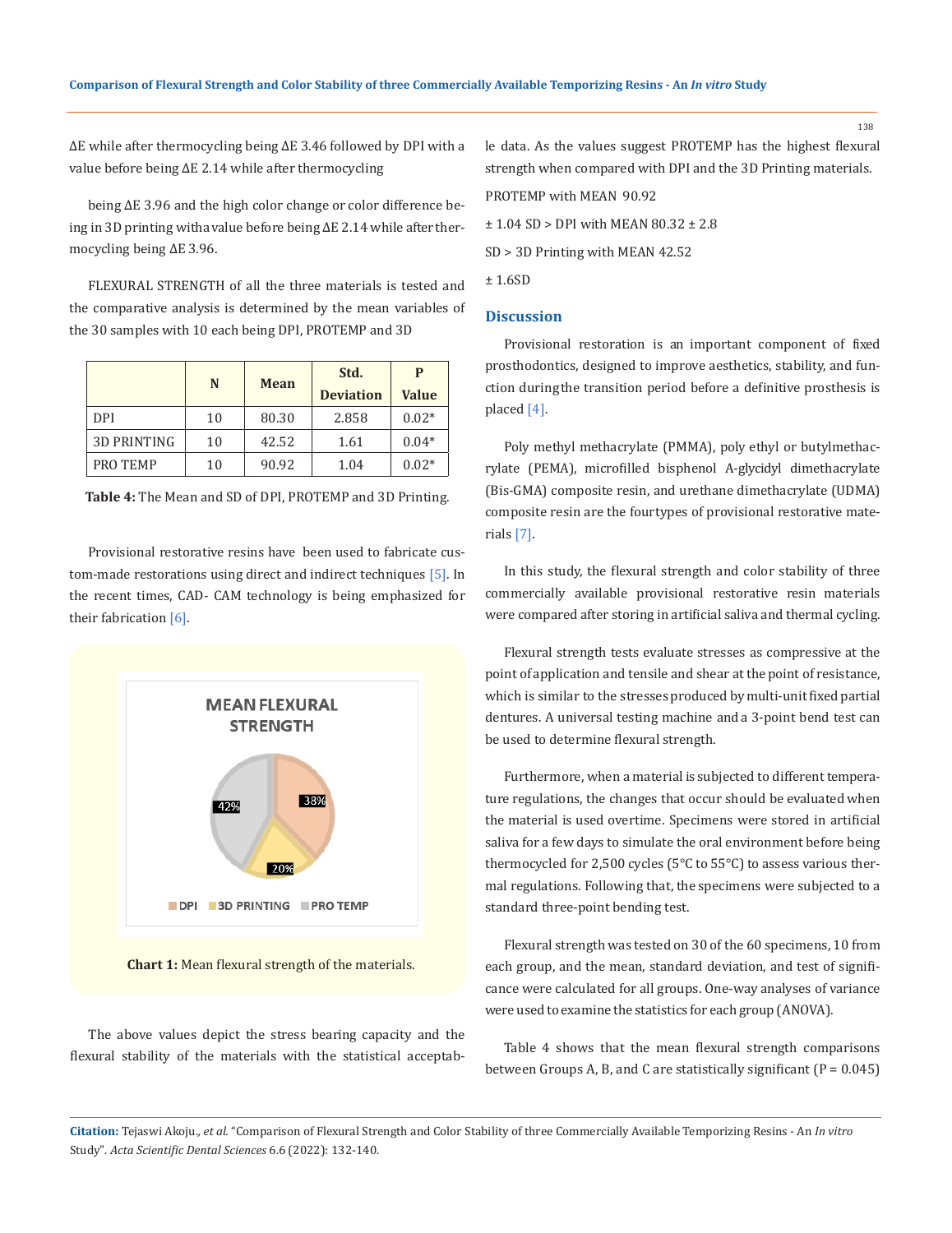because the values differ. Bis-acryl composite resin (Group B) had the highest flexural strength, followed by PMMA (Group A) and 3D printingresin (Group C). The mean and standard deviation of flexural strength for PROTEMP is  $90.22 \pm 1.04$  SD > DPI

## 80.34 ± 1.6 SD > 3D PRINTING 42.52 ± 2.8SD

At this time interval, the fracture toughness of both groups was comparable. However, Protemp, a bis-acryl composite resin, had the highest flexural strength value. and Osman YI*., et al*. in 1993, and Koumjian JH., *et al.* in 1990, found no There is a significant difference between interim methyl methacrylate and bis-acryl resins. Haselton DR., *et al.* discovered that the majority of bis-acryl composites were stronger when they compared the transverse strength of five auto-polymerizing PMMA resins and eight bis-acryl composite resins.

To compare the groups, the Independent sample t test was used. The results also revealed that the Bis-acryl composite resin material had greater flexural strength than the other material, which could be attributed to multifunctional monomers that increase strength through crosslinking with other monomers [7]. They also contain inorganic nano fillers, which increase the material's strength. The cartridge delivery system accurately dispensed Bis-acryl resin, and the auto mixing system ensured complete polymerisation. It is hydrophobic in nature, so it absorbs little water and thus has less plasticiser action when stored in artificial saliva. Traditional methacrylate resins are monofunctional, low molecular weight, linear molecules with reduced strength and rigidity [8].

The current study also discovered that the flexural strength of Bis-acryl resin (Protemp-4) after thermocycling was significantly higher than that of PMMA (DPI) and 3D Printing specimens.

This study's findings are consistent with those of previous studies by Nejatidanesh F., *et al.* Hasselton., *et al.* in which the flexural strength of Bis-acryl resins was found to be greater than that of conventional provisional restorative materials.

Color stability of provisional crown and bridge resins is a concern, particularly when the provisional restoration is in the aesthetic zone and must be worn for an extended period of time [9].

The results of the present study revealed that Bis-acryl composite resin (Protemp-4) is more color stable than and PMMA (DPI) and the least being the Visible light cure resin (3D Printing resin), the possible explanation for the for the lower color stability for of 3D printing resins could be that various factors can influence resin polymerisation, such as curing time, orientation, and post- processing, resulting in incomplete polymerisation and affecting the overall properties of the material.

Song SY [10] also concluded that, regardless of the materials and solutions used, the degree of discoloration increased over time, resulting in a visually perceptible colour difference value (E). After 8 weeks, discoloration changed faster in PMMA milled and 3 D-printed materials.

DPI (polymethyl methacrylate- based resin) has lower colour stability than Bis-acryl composites due to higher resin content and porosity. Furthermore, according to the manufacturer, Protemp-4 employs modified bowen resin, which corresponds to hydrophobic derivatives of Bis-acryl compounds. This significantly reduces the water absorption of these materials and may account for Protemp-4's higher colour stability in all solutions [11].

The results of the present study are similar to those studies conducted by Turker SB., *et al*. [12] Braden., *et al*. [13] which concluded that Bis-acryl resins are more color stable than PMMA.

### **Limitations of the Study**

- Although the study was designed to simulate in-vivo conditions, the experimental design had limitations in accurately replicating clinical conditions.
- The problem encountered in all *in vitro* studies, that is, the correlation of laboratory bench properties with clinical conditions.
- The test specimens were stored in only artificial saliva and were not subjected to different staining solutions, which could have an effect on the colour change because the oral cavity is normally subjected to different solutions.

### **Conclusions**

Within the limitations of the study, the following conclusions were drawn:

**Citation:** Tejaswi Akoju.*, et al.* "Comparison of Flexural Strength and Color Stability of three Commercially Available Temporizing Resins - An *In vitro*  Study". *Acta Scientific Dental Sciences* 6.6 (2022): 132-140.